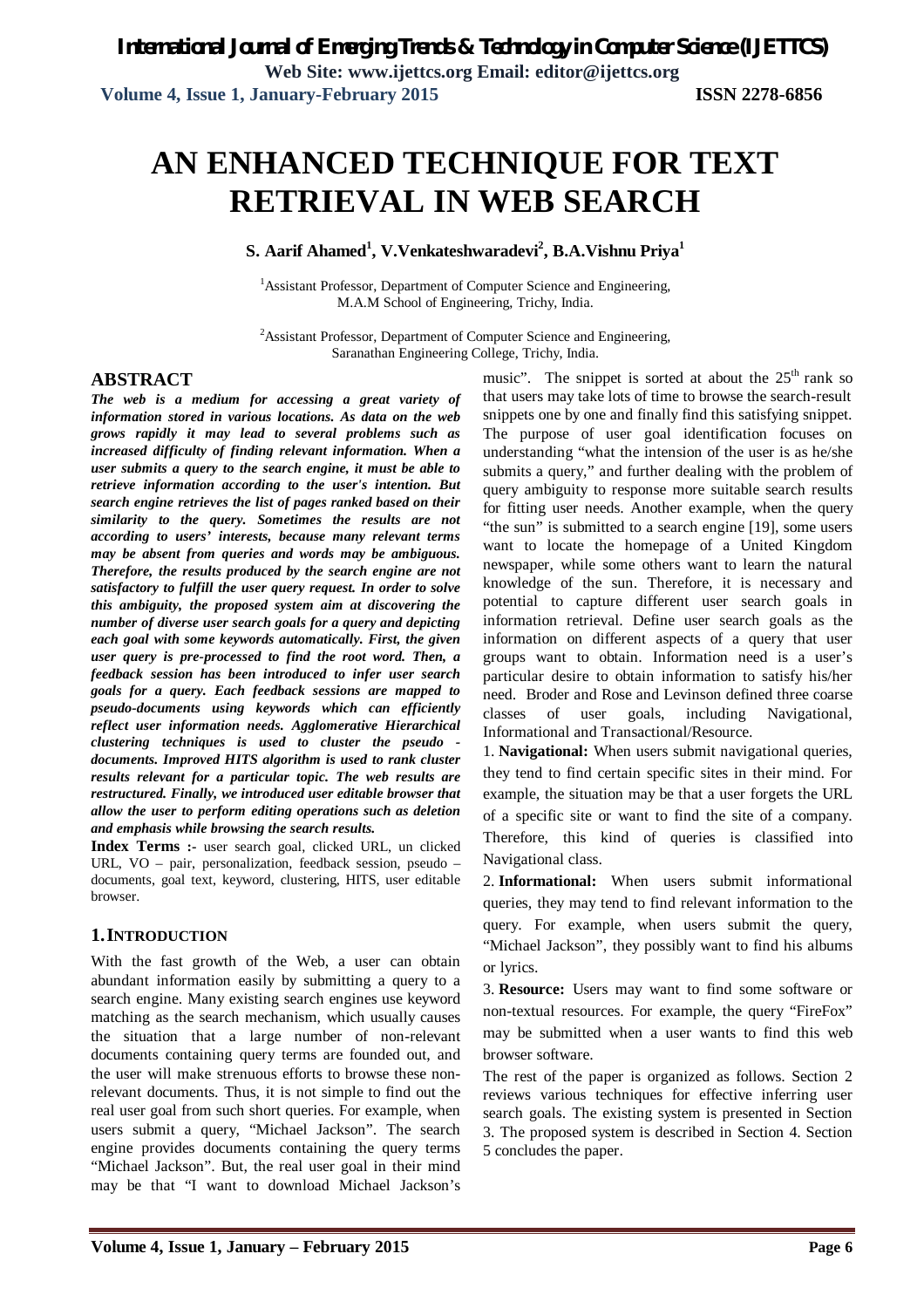**Volume 4, Issue 1, January-February 2015 ISSN 2278-6856**

#### **2.RELATED WORKS**

#### **2.1 Identifying User Goals from Web Search Results**

Yao-Sheng Chang et al [17] propose a novel probabilistic inference model which effectively employs syntactic features to discover a variety of confined user goals by utilizing Web search results. Analyze the user goals in the viewpoint of Natural Language Processing (NLP). Assume that the user goal should be expressed with the form of a hidden sentence in his/her mind. In general, a typical sentence includes a subject  $(S)$ , a verb  $(V)$ , and an object (O). Also, assume that the subject of the hidden sentence in user mind is the user himself/herself and the combined pair of the verb and object is called VO - pair. On the basis of VO - pairs, potential user goal can be represented. For example when users submit a query "Michael Jackson", predict that the hidden sentence in the user mind is "I want to download Michael Jackson's music," and the potential user goal is the VO - pairs "download music" (verb  $+$  object). The object can be regarded as the noun after the verb. There are four types of  $VO - pairs$ "Vc+Na", "Vc+Nc", "Vd+Na", and "Vd+Nc", where Vc (active transitive verb), Vd (ditransitive verb), Va (active intransitive verb), Ve (activetransitive verb with sentential object), Na(common noun) and Nc (location noun) [17].

#### **2.1.1 Basic probabilistic inference model**

Given a query *q*, try to identify the user goal (VO-pair) *g* from the Web search results. First, submit it to a search engine like Google and get a set *S* of snippets from it. Then, predict some probable user goals *g* with respect to each retrieved snippet related to *q* [6]. Through a goal *g* appearing with high probability in each snippet, obtain a user goal with the highest probability value in that snippet. The probability of *g* is calculated as

## $p(g|q) = \sum_{\text{sig } S} P(\text{sig }) P(g|\text{sig } q)$  (1)

where *si* is one snippet of *S*. Because the query *q* should be covered in the snippet *si*, Equation (1) can be approximated as

$$
p(g|q) = \sum_{s \in S} P(si|q) P(g|si)(2)
$$

#### **2.2 An Overview of Personalization in Web Search**

The above mentioned technique has some drawbacks as follows: More challenges to adopt  $VO$  – pair classes to certain languages and time Consuming to identify VO – pair. In order to overcome these drawbacks Indu Chawla [8] introduces Web search personalization algorithms to improve the Web search experience by using an individual's data e.g. user's domain of interest, preferences, query history, browser history etc [8]. Using these factors they extract the results that are the most relevant to that individual. Personalization can be broadly categorized in two types: context oriented and individual oriented [8]. Context oriented personalization include factors like the nature of information available, the information currently being examined, the applications in use, when, and so on. Individual oriented personalization uses user interests, query history, browser history, pages visited etc.

#### **2.3 Context Oriented Personalization**

Users do not enter all the terms relevant to what they want to search. So the search query is small and in current information retrieval approaches, documents are retrieved only according to the terms specified in the query. Context can be used to improve the search results as what people are looking for. One way to identify relevant context terms is to simply ask the searcher to provide them as part of their query or to complete a preferences form by selecting from among a variety of basic categories. The information can also be used for query modification and search engine uses these terms to re-rank a limited set of search results and promoting results that relate to these categories [8].

#### **2.3.1 Individual Oriented Personalization**

Individual oriented personalization uses user profile to infer user search goals. User's profiles can be constructed either by using information explicitly given by the user or implicitly gathered by the user such as asking users to fill out registration forms or to specify the Web page categories of their interests. Users have to modify their preferences by themselves if their interests change. User profiles may include demographic information, interests or preferences of either a group of users or a single person. Individual user's profile is built only from topics of interest to the user. There are short term and long term interests for an individual user. Short-term profiles represent the user's current interests whereas long-term profiles indicate interests that are not subject to frequent changes over time. The goal of user profiling is to collect information about the subjects in which a user is interested, and the length of time over which they have exhibited this interest, in order to improve the quality of information access and infer user's intentions. The user profile was represented by a hierarchical category tree and the corresponding keywords associated with each category [8]. The user profile was automatically learned from the user's search history. Even though the Web search personalization algorithm improve the Web search experience by using an individual's data, but has some drawbacks as follows: In Context oriented personalization expecting searchers to provide context information explicitly as part of their search is not ideal. Many users are simply unwilling to provide this type of additional information and even asking for it can lead to frustration certainly asking the user for anything close to personal information is liable to alienate many users because of privacy concerns. And in the second option where the user can choose from among the categories provided, the problem is to know about the users' interest for displaying the categories to the user. Moreover, searchers often do not have enough knowledge available to them to explicitly express such context information even if they were inclined to do so; In Individual oriented personalization a single user profile or model can contain a too large variety of different topics so that new queries can be incorrectly biased and also users are becoming more concerned about threats to privacy in the online environment.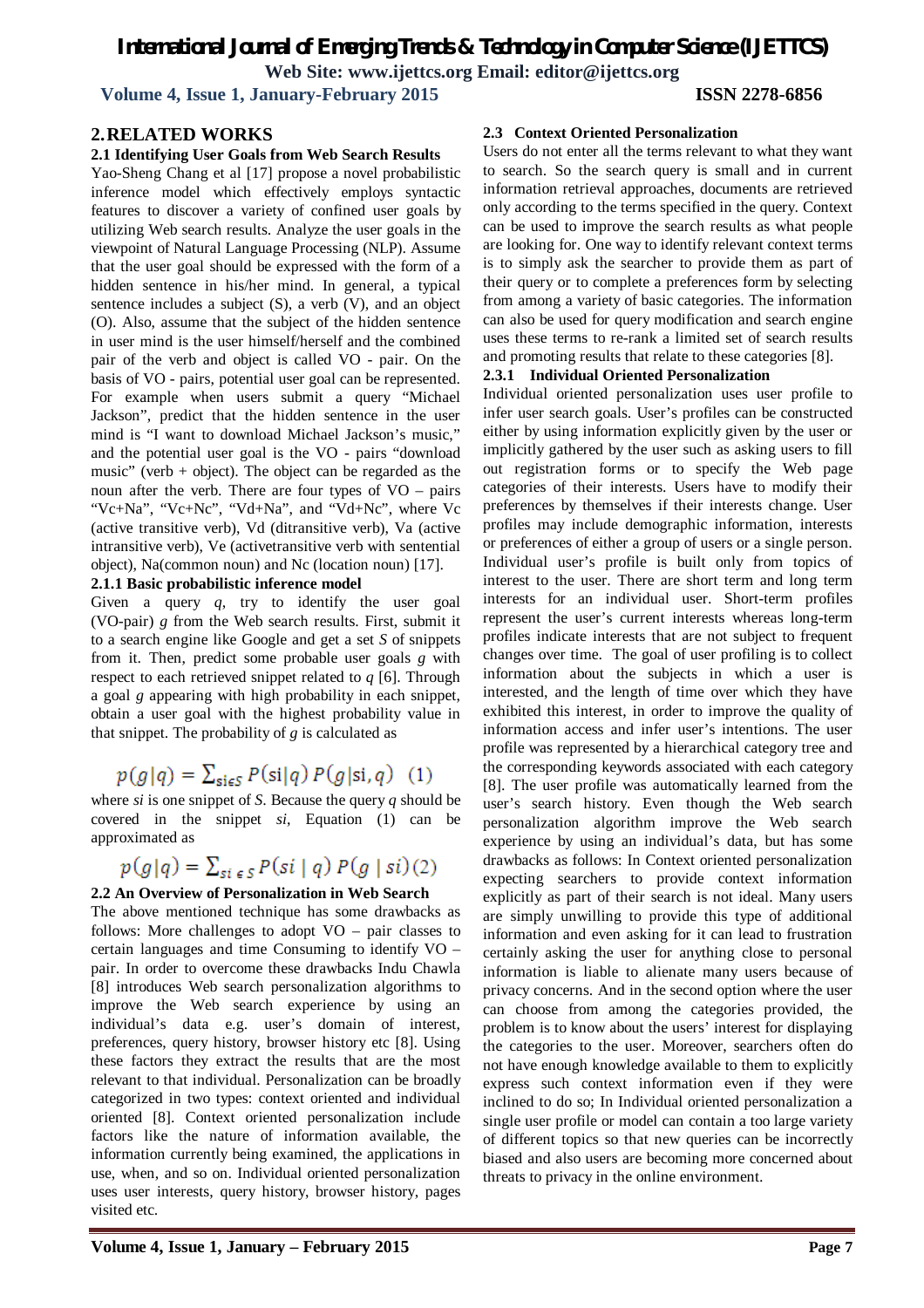**Volume 4, Issue 1, January-February 2015 ISSN 2278-6856**

#### **2.3 Query recommendation using query logs in search engines**

Baeza et al [1] present an algorithm to recommend related queries to a query submitted to a search engine. The related queries are based in previously issued queries, and can be issued by the user to the search engine to tune or redirect the search process. The method proposed is based on a query clustering process in which groups of semantically similar queries are identified. The clustering process uses the content of historical preferences of users registered in the query log of the search engine. The method not only discovers the related queries, but also ranks them according to a relevance criterion. The clustering process is based on a term-weight vector representation of queries, obtained from the aggregation of the term-weight vectors of the clicked URL's for the query. Semantically similar queries may not share queryterms but they do share terms in the documents selected by users. Thus the framework avoids the problems of comparing and clustering sparse collection of vectors, in which semantically similar queries are difficult to find, a problem that appears in previous work on query clustering. Further, query vectors can be clustered and manipulated similarly to traditional document vectors.

#### **Ranking the queries according to two criteria:**

1. The similarity of the queries to the input query (query submitted to the search engine).

2. The support, which measures how much the answers of the query have attracted the attention of users.

The combination of measures (1) and (2) defines the interest of a recommended query.

#### **2.3.1 Discovering Related Queries**

A single query (list of terms) may be submitted to the search engine several times, and each submission of the query induces a different query session, which consists of a query, along with the URLs clicked in its answer.

#### **QuerySession : = (query, (clickedURL)\*)**

A more detailed notion of query session may consider the rank of each clicked URL and the answer page in which the URL appears, among other data that can be considered for improved versions of the algorithm.

The query recommender algorithm operates in the **following steps:**

1. Queries along with the text of their clicked URL's extracted from the Web log are clustered. This is a preprocessing phase of the algorithm that can be conducted at periodical and regular intervals.

2. Given an input query (i.e., a query submitted to the search engine) first find the cluster to which the input query belongs. Then compute a rank score for each query in the cluster.

3. Finally, the related queries are returned ordered according to their rank score.

The rank score of a related query measures its interest and is obtained by combining the following notions:

1. **Similarity of the query**. The similarity of the query to the input query.

2. **Support of the query**. This is a measure of how relevant is the query in the cluster. Measure the support of the query as the fraction of the documents returned by the query that captured the attention of users (clicked documents). It is estimated from the query log as well.

## **2.3.2 Query Clustering**

#### **Query Similarity**

To compute the similarity of two queries, first build a term-weight vector for each query. Vocabulary is the set of all different words in the clicked URLs. Stopwords (frequent words) are eliminated from the vocabulary considered. Each term is weighted according to the number of occurrences and the number of clicks of the documents in which the term appears. Given a query q, and a URL u, let  $Pop(q, u)$  be the popularity of u (fraction of clicks) in the answers of q. Let Tf(t, u) be the number of occurrences of term t in URL u. We define a vector representation for q, where  $q[i]$  is the  $i<sup>th</sup>$  component of the vector associated to the i<sup>th</sup> term of the vocabulary (all different words), as follows:

$$
q[i] = \sum_{URL \, u} \frac{Pop(q, u) * Tf(t, u)}{\max t \, TF(t, u)}
$$
 (3)

where the sum ranges over all clicked URLs. Query recommendation algorithm considers only clicks URL's but not clicked that are similar to the term weight representation of the input query

### **3. EXISTING SYSTEM**

Zheng Lu et al [19] [16] extended the previously discussed algorithm in an effective manner. This section presents an approach in order to infer user search goals by organizing search results by aspect learned from user click through logs.

#### **Given an input query the general procedure of the approach is:**

All the feedback sessions related to the given query will be extracted from user click- through logs. The feedback session is defined as the series of both clicked and unclicked URLs and ends with the last URL that was clicked in a session from user click-through logs. The clicked URLs tell what users require and the unclicked URLs reflect what users do not care about. Then, map each feedback sessions to pseudo-documents using keywords which can efficiently reflect user information needs.



**Figure 3.1** Dataflow diagram for the existing system By using k- means clustering techniques to cluster the pseudo-documents to infer user search goals. Finally restructure the web search results inferring user search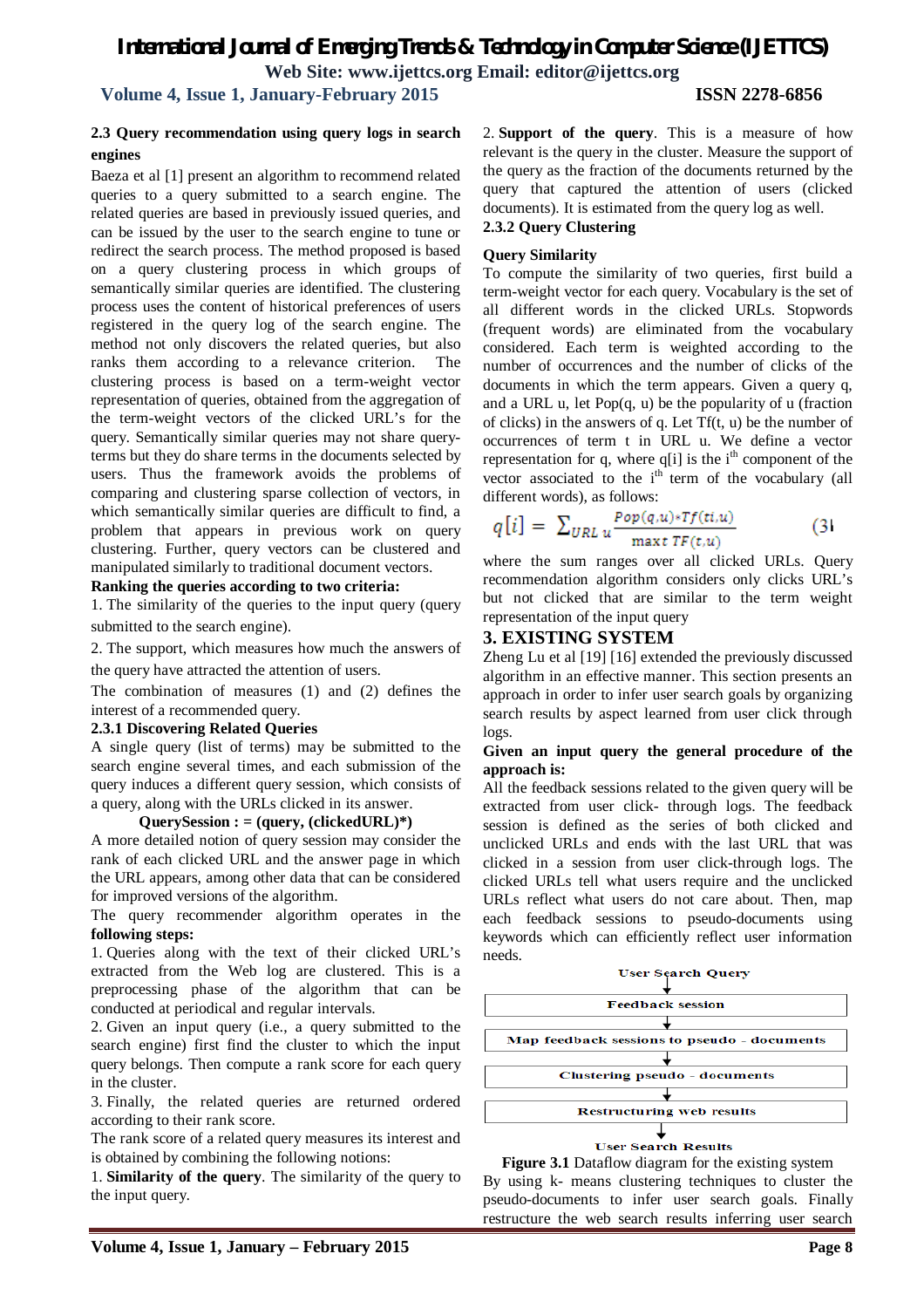### **Volume 4, Issue 1, January-February 2015 ISSN 2278-6856**

goals. Then classified average precision (CAP) has been introduced to evaluate the performance of the restructured web search results. Figure 3.1 represents the data flow diagram for the existing system.

#### **4.PROPOSED SYSTEM**

The above mentioned technique has some drawbacks as follows:

- Generate noisy and redundant search results.
- Cluster labels generated are not informative enough to allow the user to identify the right search result.
- Do not generate the search results if the query has been entered for the first time.

In order to overcome these drawbacks we had extended the previously discussed approach in an effective manner. Given an input query the general procedure of the approach is:

Since the query contains parts of speech and special characters which are not required for analysis as they do not truly reflect the relevance of a search result. If this query is used for analysis, it may give inconsistent and inaccurate results. Therefore the user query will be preprocessed to identify the root words. All the feedback sessions related to the given query will be extracted from user click- through logs. The feedback session is defined as the series of both clicked and unclicked URLs and ends with the last URL that was clicked in a session from user click-through logs. The clicked URLs tell what users require and the unclicked URLs reflect what users do not care about. Then, map each feedback sessions to pseudo-documents using keywords which can efficiently reflect user information needs. K-mean clustering is too simple and it performs poorly for large set of data. And also it requires prior knowledge of number of clusters to be generated. Therefore, instead of using k-mean clustering we had used Agglomerative Hierarchical Clustering to cluster the pseudo – documents. Name of the algorithm refers to its way of working, as it creates hierarchical results in an "agglomerative" or "bottom-up" way, i.e. by merging smaller groups into larger ones. Algorithm takes as input a matrix of pairwise similarities between objects. In case of documents this matrix is created by calculating all pairwise similarities between documents using cosine similarity. It returns a binary tree of clusters, called dendrogram.



**Figure 4.1** Dataflow diagram for proposed system

Improved HITS (Hyperlink – Induced Topic Search) algorithm is applied to the clusters generated by Agglomerative Hierarchical Clustering to rank cluster results relevant for a particular topic. Ranking is done by assigning relevance weight to the cluster results. Restructure the web search results based on result generated by Improved HITS algorithm. Finally, we introduce user editable browser to perform editing operations such as deletion and emphasis while browsing the search results. When the user deletes a part of the search result, the system degrades search results which include the deleted term or sentence. When the user emphasizes a part of the search result, the system upgrades the search results which include the emphasized term or sentence. The system reranks the search results according to the user intention and shows the reranked results to the user. In this way, the user can easily obtain the optimized search result for the given query. Figure 4.1 represents the data flow diagram for the proposed system.

### **5.CONCLUSION**

This paper aims to discovering the number of diverse user search goals for a query and depicting each goal with some keywords automatically. First, the given user query is pre-processed to find the root word. Then, a feedback session has been introduced to infer user search goals for a query. The feedback session is defined as the series of both clicked and unclicked URLs and ends with the last URL that was clicked in a session from user click-through logs. Each feedback sessions are mapped to pseudo-documents using keywords which can efficiently reflect user information needs. By using Agglomerative Hierarchical clustering techniques to cluster the pseudo - documents. Improved HITS(Hyperlink – Induced Topic Search) algorithm is used to rank cluster results relevant for a particular topic. The web results are restructured. Finally, user editable browser has been introduced allow the user to perform editing operations such as deletion and emphasis while browsing the search results. This paper can be extended to support query recommendation there by suggesting queries that can helps the user to form queries more precisely.

#### **6.ACKNOWLEDGMENTS**

We thanks to the light, our god allah, who guided us through the way. We have taken efforts in this paper. However, it would not have been possible without his kind support and help of many individuals and organizations. I wish to avail myself of this opportunity, express a sense of gratitude and love to my friends and my beloved parents for their manual support, strength, help and for everything.

#### **References**

- [1] Baeza Yates .R, Hurtado. C, and Mendoza. M, "QUERY RECOMMENDATION USING QUERY LOGS IN SEARCH ENGINES," Proc. Int'l Conf. Current Trends in Database Technology (EDBT '04), pp. 588-596, 2004. (Conference Style)
- [2] Beeferman.D and Berger. A, "AGGLOMERATIVE CLUSTERING OF A SEARCH ENGINE QUERY